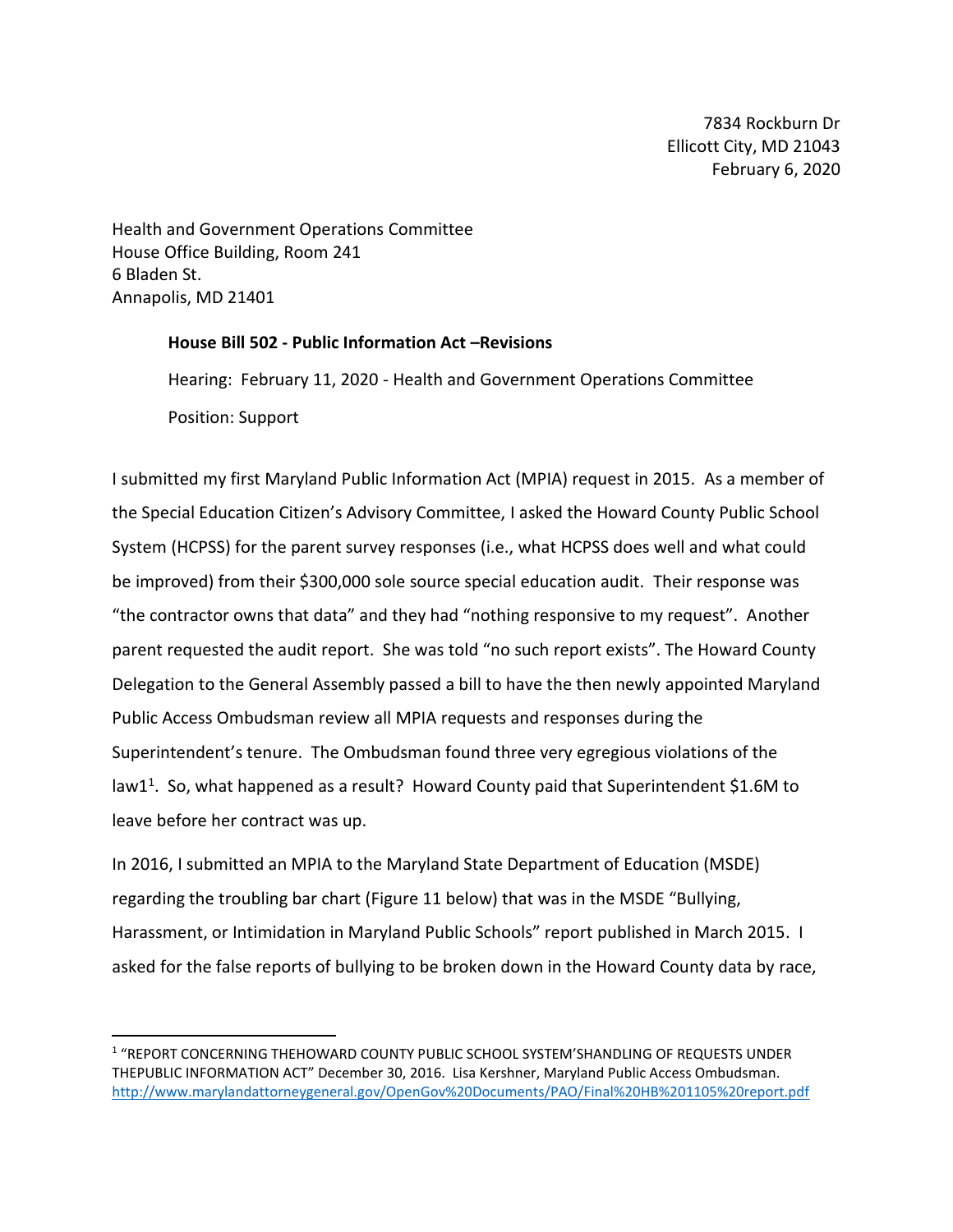gender, disability, and age (elementary, middle, high). The response was that the data could only be broken down by age, which MSDE provided. However, I followed up with a request for any MSDE "procedures for checking the accuracy of the false determinations made by the LSS. 138 false allegations seems statistically significant." I never received a response, but even more troubling was the subsequent MSDE report included Figures 1 – 10 as in the 2015 report, but Figure 11 was simply removed from the 2017 report.



Figure 11: Number of False Allegations, by Local Education Agency

Source: MSDE Bullying, Harassment or Intimidation in Maryland Public Schools, A Report to the Maryland General Assembly, Incidents Reported Under the Safe School Reporting Act of 2005, March 31, 2015

These problems are not limited to Howard County. We see continual newspaper and television news reports about the lack of transparency related to open government and public records in other Maryland public schools as well.

 After the former Baltimore County Public School Superintendent, Dallas Dance, went to prison for lying on his ethics form, community members submitted MPIAs related to ethics forms of high-level Central Office employees at BCPS. Not only were these forms shredded the day that Dallas Dance went to prison, but there have been numerous